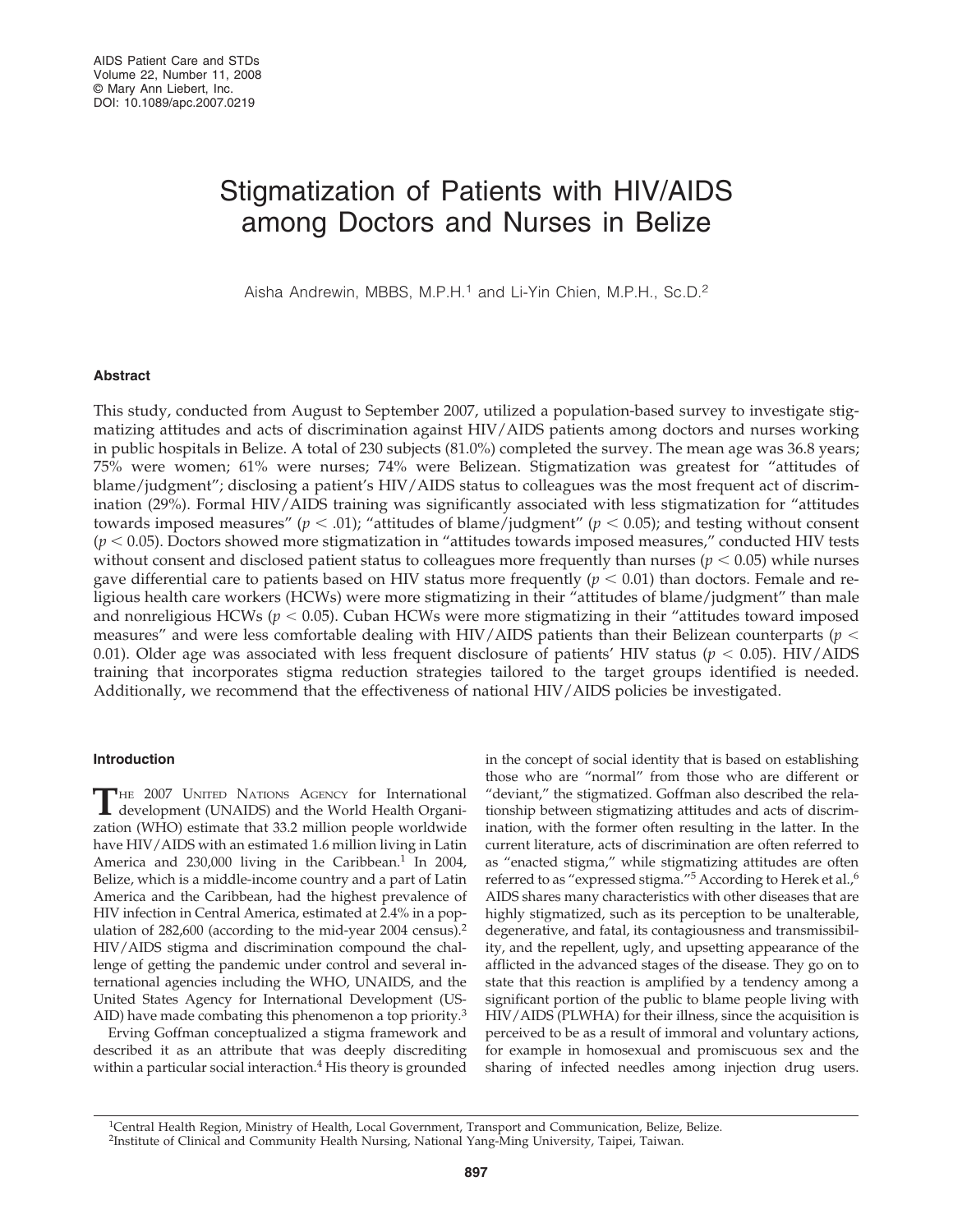The health care setting has been identified as one of the major settings in which stigmatization urgently needs to be addressed. While many of the studies conducted thus far were conducted among health care workers (HCWs) in Africa, fewer studies have investigated the phenomena among HCWs in Latin America and the Caribbean. A study conducted among sports coaches in Barbados emphasized the need for understanding the experience and expression of AIDS stigma among those delivering HIV/AIDS services (such as health care providers) in diverse cultures as a first step toward the development and cross-cultural validation of tools for assessing stigma and subsequently, the design of targeted interventions.<sup>8</sup> As a corollary, little is known or documented about the attitudes and practices of HCWs in Belize regarding treatment of HIV/AIDS patients. In this study, we investigated stigmatizing attitudes and acts of discrimination against HIV/AIDS patients and determined the associated factors among doctors and nurses employed in public hospitals in Belize.

## **Materials and Methods**

#### Study population and setting

A population-based survey consisting of doctors and nurses employed in the country's seven public district hospitals was conducted between August 3 and September 15, 2007. All doctors and nurses who were employed for 6 months or more and who were actively working at the time of the survey were deemed eligible for the study. Of a total of 284 eligible HCWs, 244 participated in the survey, and 230 completed questionnaires were obtained, yielding response and completion rates of 85.9% and 81.0%, respectively. Only completed questionnaires were assessed.

The questionnaire, which was anonymous and selfadministered, consisted of structured closed-ended questions. Personal and professional characteristics, disease knowledge, and awareness of policy were treated as the explanatory variables while stigmatizing attitudes and discriminatory acts were treated as the outcome variables. Personal information included religion, religiousness, gender, and age. Nationality was included because the public health sector of Belize relies greatly on foreign doctors and nurses to meet human resource needs and provide services. Professional information included type and level of profession, completion of formal HIV/AIDS training, awareness of the existence of a policy regarding HIV testing, and the number of known HIV/AIDS cases encountered within the past 6 months. The Belize national policy regarding HIV testing, which has been in place since 2003, stipulates that all HIV testing be voluntary and accompanied by written informed consent, that pretest and posttest counseling be available, and that an individual has the right to opt out of an HIV test at any point in the testing process.<sup>9</sup> HCWs were categorized as follows: doctors were either medical officers or specialists, with the term "medical officer" referring to generalist doctors; nurses were either registered nurses or practical nurses, based on having had 5 or 3 years of academic training, respectively. HIV/AIDS knowledge was assessed using six items for which the overall percentage of accurate responses was calculated (items are listed in Table 1).

Instruments to measure the outcome variables of interest, stigmatizing attitudes and discriminatory acts, have not been validated in the Belizean context, and no psychometric data are available for their use in this population. For this reason, instruments were designed specifically for this study, with content chosen to be relevant to and culturally acceptable in this context. The questionnaire was approved by three experts who assessed its content validity.

The items assessing stigmatizing attitudes were ranked on five-point Likert-type scales. Responses to each statement ranged from 1 (strongly disagree) to 5 (strongly agree). The items assessing acts of discrimination were similarly ranked

| <i>Item</i>                                                                                                                                                                                  | Correct responses<br>$n$ (%) |
|----------------------------------------------------------------------------------------------------------------------------------------------------------------------------------------------|------------------------------|
| One can contract HIV infection by sharing meals with an<br>HIV-infected person. (F)                                                                                                          | 223(97.0)                    |
| Procedures for avoiding Hepatitis B and HIV infection<br>are similar. $(T)$                                                                                                                  | 184 (80.0)                   |
| Most newborns born to HIV-positive women have<br>$HIV/AIDS$ infection at birth. $(F)$                                                                                                        | 125 (54.3)                   |
| After needle stick injury with a needle from an<br>HIV-infected person, the chance of contracting<br>HIV virus is less than $1\%$ . (T)                                                      | 115(50.0)                    |
| After needle stick injury with a needle from an<br>HIV-infected patient, immediately gently<br>expressing blood form the puncture site reduces<br>the risk of contracting HIV infection. (T) | 108(47.0)                    |
| Through sexual contact gonorrhea is more easily<br>transmitted than HIV virus. (T)                                                                                                           | 100 (43.5)                   |

TABLE 1. HEALTH CARE WORKERS' HIV/AIDS KNOWLEDGE;

*Note:* Items listed in order from highest percentage of accurate responses to lowest.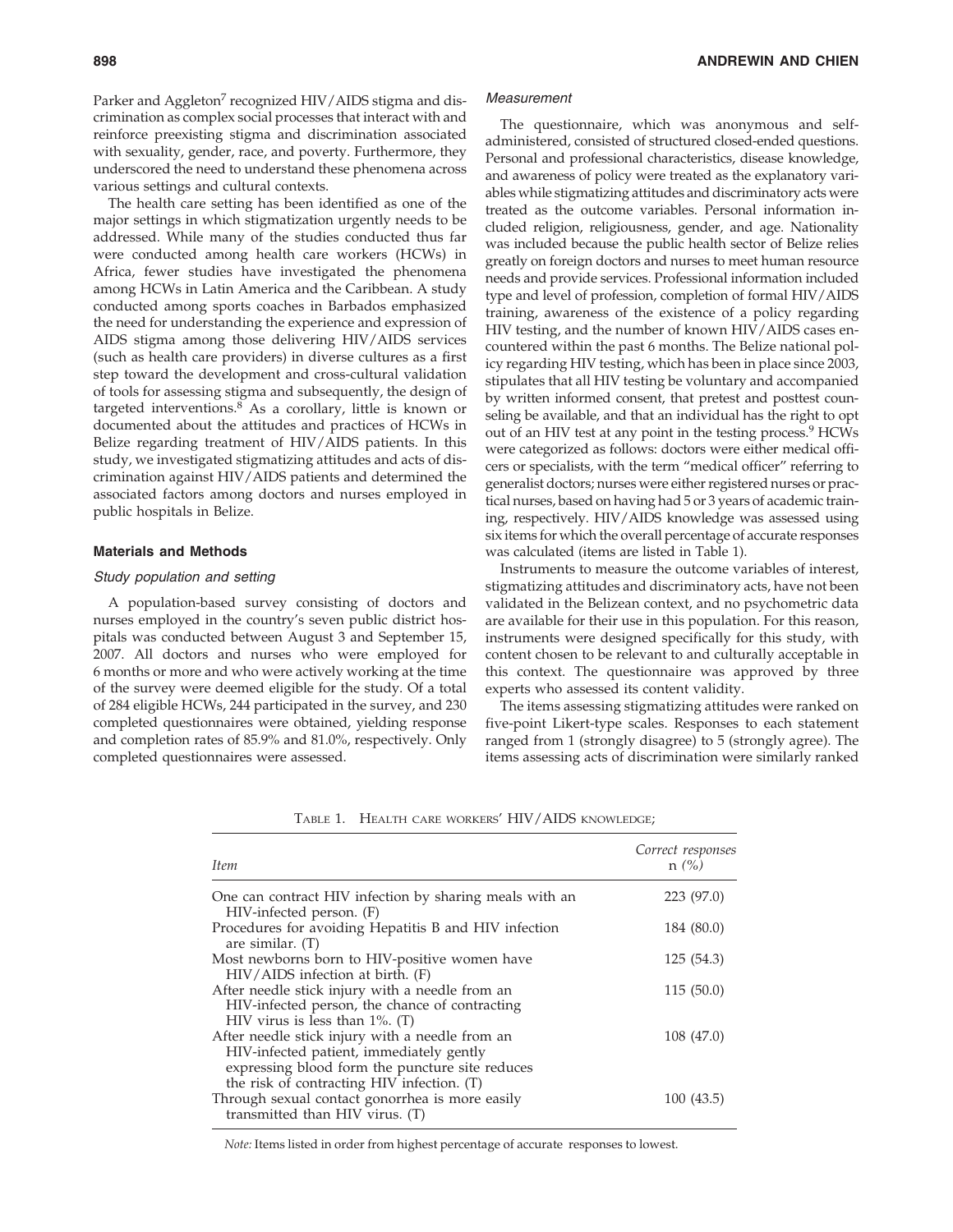## **HIV/AIDS STIGMA AMONG HEALTH CARE WORKERS 899**

with responses to those statements ranging from 1 (never) to 5 (all of the time). A score of 1 was regarded as least stigmatizing or discriminatory and 5 being most stigmatizing or discriminatory with a higher score therefore indicating a more stigmatizing attitude or a higher frequency of committing a discriminatory act. Reverse coding was applied where necessary so that the direction of association was consistent. Principal components factor analysis, utilizing varimax rotation with Kaiser normalization, a loading criterion of 0.6, and eigenvalues of one or greater, was conducted on the attitudinal items. Based on these criteria, the nine items fit into three subscales: (1) Attitudes toward imposed measures—4 items, Cronbach  $\alpha$  0.71; (2) Attitudes of blame/ judgment—3 items, Cronbach α 0.60; and (3) Comfortableness in dealing with HIV/AIDS patients—2 items, Cronbach  $\alpha$  0.83. These items were summed and averaged to give stigmatization scores for each subscale which were then used in the analysis. The results of factor analysis for attitudinal items are displayed in Table 2. The five items used to assess discriminatory acts were treated separately in the analysis.

Prior to distribution of the questionnaire, it was tested among five HCWs working at a clinic in Belize City to ensure that questions were understandable and culturally acceptable. The study was approved by the Institutional Review Board of the Ministry of Health, Belize.

#### Statistical analysis

Statistical analysis was conducted using the SPSS version 10.0 (SPSS Inc., Chicago, IL). Frequencies, percentages, means, and standard deviations were used to describe personal and professional data as well as to describe the findings for items measuring stigma and discrimination among HCWs in this study.

Independent samples *t* tests and one-way analysis of variance (ANOVA) were used to assess the associations between explanatory and outcome variables. In order to achieve a small to moderate effect size of 0.2, a type I error of 0.05 and power of 0.80, a sample size of 197 was required.<sup>10</sup> The 230 completed questionnaires therefore satisfied these criteria.

#### **Results**

#### Characteristics of the study participants

The mean age of the study participants was 36.8 years (standard deviation [SD], 8.5) and 75% were women. Roughly 74% were Belizean, 9% were Cuban; 9% were from Central American countries other than Belize, and 8% were from "other" territories. Eighty-four percent of the participants listed themselves as either somewhat or very religious. Fortyone percent reported they were Catholic, 13% were Anglican, 34% were from "other" denominations, and 12% had no religious affiliation. Registered nurses comprised the largest professional group of the four, accounting for 47% of the HCWs in this study. This was followed by practical nurses comprising 24% of subjects, medical officers comprising 17%, and medical specialists comprising 13%. Sixty-three percent of the HCWs had had formal HIV training and 73% had had contact with 0 to 10 HIV/AIDS cases within the past 6 months. In addition, 189 of the 230 respondents, roughly 82%, were aware that there was a national policy regarding HIV testing. The sample characteristics are displayed in Table 3.

In terms of disease knowledge, 57% of the HCWs answered at least 4 of the 6 items correctly, for a score of 67%.

#### TABLE 2. FACTOR ANALYSIS FOR STIGMATIZING ATTITUDES

|                                                                                                                                                                             |                            |                    | Factor loadings                          |
|-----------------------------------------------------------------------------------------------------------------------------------------------------------------------------|----------------------------|--------------------|------------------------------------------|
| <b>Item</b>                                                                                                                                                                 | <i>Imposed</i><br>measures | Blame/<br>judgment | Comfortableness dealing<br>with patients |
| All patients admitted to hospital should be HIV tested.                                                                                                                     | 0.68                       | 0.22               | 0.19                                     |
| Relatives/sexual partners of patients with HIV/AIDS should be<br>notified of the patient's status even without his/her consent.                                             | 0.72                       | 0.08               | 0.04                                     |
| Patients with HIV/AIDS should be cared for and treated in<br>their own hospitals and facilities away from other patients who<br>do not have HIV/AIDS.                       | 0.80                       | 0.13               | 0.004                                    |
| A health professional with HIV/AIDS should not be working<br>in any area of health care that requires patient contact.                                                      | 0.66                       | 0.18               | 0.06                                     |
| I feel more sympathetic toward people who get AIDS from blood<br>transfusions than those who get it from intravenous drug abuse.                                            | 0.15                       | 0.77               | 0.08                                     |
| I feel that if a child contracts the HIV/AIDS virus from its mother<br>through mother-to-child or vertical transmission, the mother is to<br>blame for the child's disease. | 0.09                       | 0.64               | $-0.05$                                  |
| I have little sympathy for people who get AIDS from<br>sexual promiscuity.                                                                                                  | 0.25                       | 0.77               | $-0.03$                                  |
| I am comfortable providing health services to clients<br>who are HIV positive.                                                                                              | 0.11                       | $-0.03$            | 0.92                                     |
| I am comfortable putting a drip in someone who is<br>showing signs of AIDS.                                                                                                 | 0.08                       | 0.03               | 0.92                                     |
| Eigenvalues                                                                                                                                                                 | 2.86                       | 1.05               | 1.69                                     |
| % of variance                                                                                                                                                               | 31.81                      | 11.69              | 18.7                                     |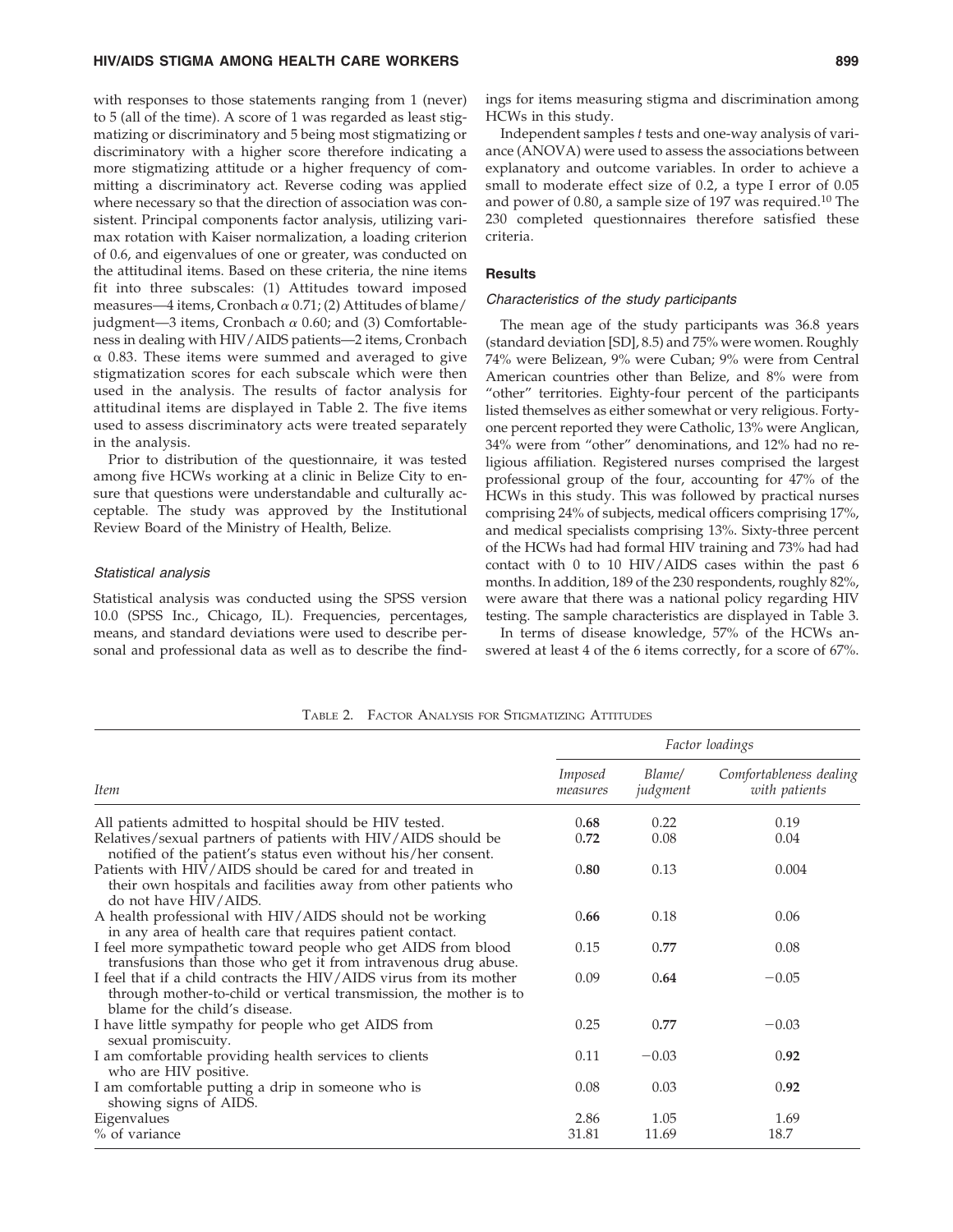TABLE 3. CHARACTERISTICS OF THE STUDY PARTICIPANTS

| Variables                         | n   | $\%$ |
|-----------------------------------|-----|------|
| Age (years)                       |     |      |
| $21 - 30$                         | 61  | 26.5 |
| $31 - 40$                         | 99  | 43.0 |
| $41 - 50$                         | 53  | 23.0 |
| > 50                              | 17  | 7.4  |
| Gender                            |     |      |
| Male                              | 57  | 24.8 |
| Female                            | 173 | 75.2 |
| Nationality                       |     |      |
| Belizean                          | 170 | 73.9 |
| Cuban                             | 21  | 9.1  |
| Central American                  | 21  | 9.1  |
| Other                             | 18  | 7.8  |
| Religion                          |     |      |
| None                              | 27  | 11.7 |
| Catholic                          | 94  | 40.9 |
| Anglican                          | 30  | 13.0 |
| Other                             | 79  | 34.3 |
| Religiousness                     |     |      |
| Very                              | 61  | 26.5 |
| Somewhat                          | 133 | 57.8 |
| None                              | 36  | 15.7 |
| Profession                        |     |      |
| Medical officer                   | 38  | 16.6 |
| Physician specialist              | 29  | 12.6 |
| Registered nurse                  | 109 | 47.4 |
| Practical nurse                   | 54  | 23.5 |
| Formal HIV/AIDS training          |     |      |
| Yes                               | 145 | 63.0 |
| No                                | 85  | 37.0 |
| No. of HIV/AIDS cases encountered |     |      |
| None                              | 20  | 8.7  |
| < 5                               | 76  | 33.0 |
| $5 - 10$                          | 73  | 31.7 |
| $11 - 20$                         | 27  | 11.7 |
| > 20                              | 34  | 14.8 |
| Awareness of HIV testing policy   |     |      |
| Yes                               | 189 | 82.2 |
| No                                | 41  | 17.8 |
| HIV/AIDS knowledge score          |     |      |
| $< 67\%$                          | 99  | 43.0 |
| $\geq 67\%$                       | 131 | 57.0 |

Scores ranged from 17% (1 item correct) to 100%. Knowledge regarding casual contact was high, with 97% of respondents answering accurately that the disease could not be contracted by sharing meals with an infected person. Knowledge was somewhat deficient regarding sexual transmission, vertical transmission and infection following accidental needle-stick injury. The results for disease knowledge by item are displayed in Table 1.

#### Stigmatizing attitudes toward patients with HIV/AIDS

The highest stigmatization score was for the subscale "attitudes of blame/judgment" (mean, 2.83; SD, 0.95), followed by "attitudes toward imposed measures" (mean 2.70; SD, 0.95). The lowest stigmatization score was for the subscale "comfortableness in dealing with HIV/AIDS patients" (mean 2.12; SD, 0.89). The item, "All patients admitted to the hospital should be HIV tested," had the highest stigmatization score at 3.14 (SD 1.43) and with just over 50% of the HCWs agreeing with this statement. The other item that had a mean score of more than 3 concerned persons who had contracted HIV through injection drug use, with 45% of the HCW agreeing with the statement, "I feel more sympathetic toward people who get AIDS from blood transfusions than those who get it from intravenous drug abuse," with a mean stigmatization score of 3.12 (SD 1.33). Detailed results of each item are displayed in Table 4.

## Acts of discrimination among HCWs

Comparing responses item by item, giving differential treatment to patients based on HIV status was the act of discrimination reported by the greatest proportion of HCWs, with 29% of HCWs indicating that they did this to varying degrees. Furthermore, the mean score for this item was the second highest at 1.36 (SD, 0.63) which meant it was second highest in terms of frequency of occurrence. Second highest in terms of proportion was the item, "Do you disclose a patient's HIV status to a colleague who is not directly involved in the management of that case." For this item, approximately 78% of the HCWs surveyed indicated that they never disclosed HIV/AIDS status to colleagues, leaving 22% that did. This item also had highest mean score of all items, at 1.37 (SD, 0.79), meaning that this was the most frequent act of discrimination. Furthermore, 10% of HCWs indicated that they let another HCW deal with a patient suspected to be HIV positive, that they did not always get consent before conducting an HIV test, and that they disclosed a patient's HIV status to a friend. A more detailed description of the findings is presented in Table 5.

## Factors associated with HIV/AIDS stigmatizing attitudes and acts of discrimination

HCWs who had had formal HIV/AIDS training had significantly lower stigma scores for "attitudes toward imposed measures" ( $p < 0.01$ ) and "attitudes of blame/ judgment" ( $p < 0.05$ ) and also conducted HIV tests without the patient's consent less frequently than their untrained counterparts ( $p < 0.05$ ). Doctors were more stigmatizing in "attitudes toward imposed measures," and conducted HIV tests without consent and disclosed patients' status to colleagues more frequently than nurses  $(p < 0.05)$  while nurses gave differential care to patients based on HIV status more frequently ( $p < 0.01$ ) than doctors. Belizeans were less stigmatizing in "attitudes toward imposed measures"  $(p < 0.01)$  and were more comfortable dealing with patients than Cubans ( $p < 0.01$ ). Being male and being nonreligious were associated with less stigmatizing "attitudes of blame/judgment" ( $p < 0.05$ ). Those HCWs who were not aware of the policy regarding testing for HIV had higher stigma scores for "attitudes toward imposed measures" than their counterparts who were aware of this policy  $(p < 0.05)$ . HCWs who were older than the mean age of 37 years disclosed patients' HIV/AIDS status to colleagues and friends less frequently ( $p < 0.05$ ) than those 37 years of age or less. The findings for factors associated with HIV/AIDS stigmatizing attitudes and acts of discrimination are displayed in Tables 6 and 7.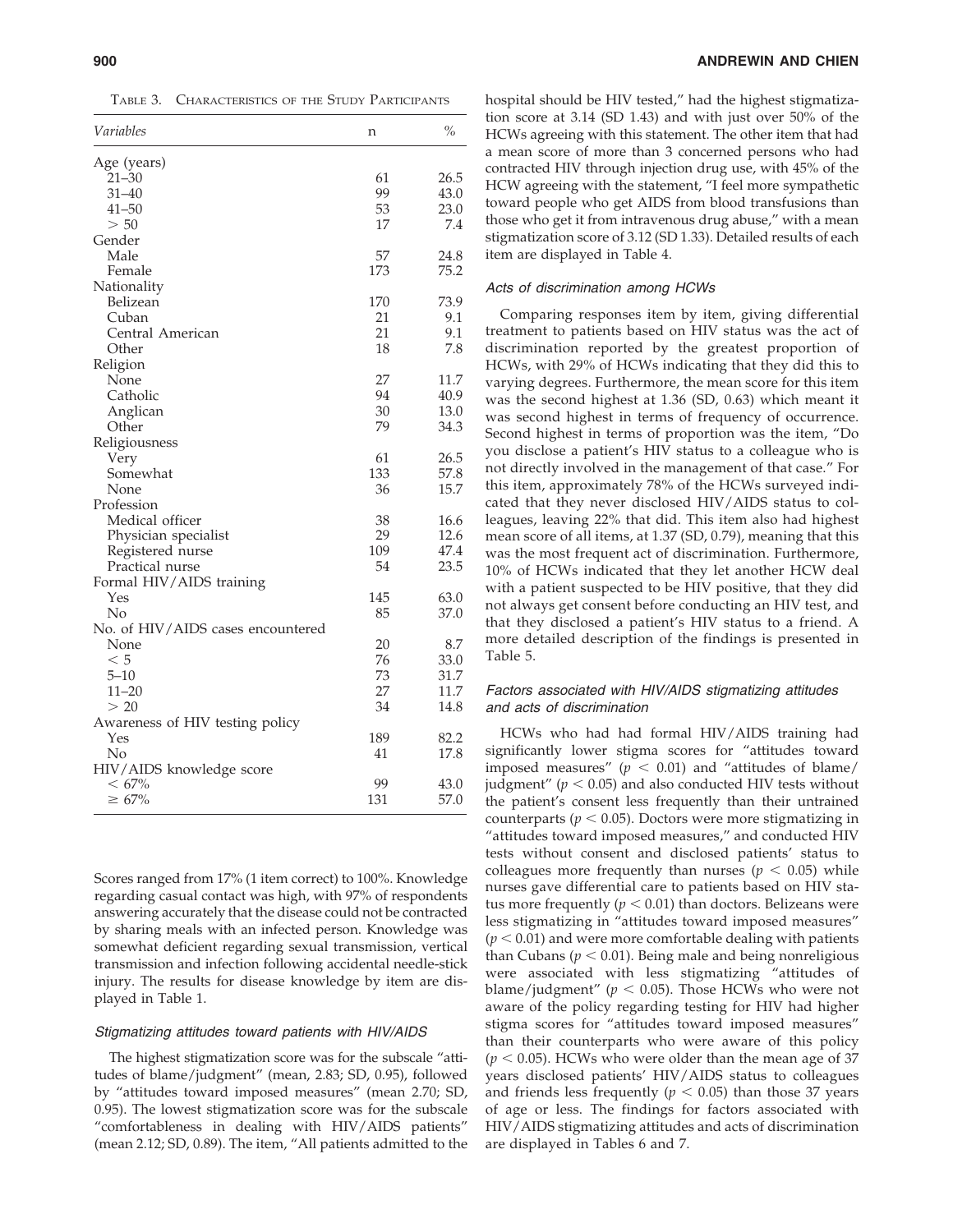| TABLE 4. ATTITUDES TOWARD HIV/AIDS PATIENTS AMONG HEALTH CARE WORKERS |  |  |  |  |  |  |  |
|-----------------------------------------------------------------------|--|--|--|--|--|--|--|
|-----------------------------------------------------------------------|--|--|--|--|--|--|--|

|                                                                                                                                                                                |                                   |            | No. of respondents $(\%)$ |            |                   |                          |
|--------------------------------------------------------------------------------------------------------------------------------------------------------------------------------|-----------------------------------|------------|---------------------------|------------|-------------------|--------------------------|
| Subscales and items                                                                                                                                                            | Strongly<br>disagree <sup>a</sup> | Disagree   | No<br>opinion             | Agree      | Strongly<br>agree | Mean (SD)                |
| Attitudes of blame/judgment                                                                                                                                                    |                                   |            |                           |            |                   | 2.83(0.95)               |
| I feel more sympathetic toward people who get<br>AIDS from blood transfusions than those who<br>get it from intravenous drug abuse.                                            | 27(11.7)                          | 67(29.1)   | 32(13.9)                  | 60(26.1)   | 44 (19.1)         | 3.12(1.33)               |
| I feel that if a child contracts the HIV/AIDS<br>virus from its mother through mother-to-child<br>or vertical transmission, the mother is to blame<br>for the child's disease. | 34 (14.8)                         | 68 (29.6)  | 39 (17.0)                 | 63 (27.4)  | 26(11.3)          | 2.9(1.27)                |
| I have little sympathy for people who get AIDS<br>from sexual promiscuity.                                                                                                     | 54 (23.5)                         | 82 (35.7)  | 46(20.0)                  | 31(13.5)   | 17(7.4)           | 2.46 (1.22)              |
| Attitudes toward imposed measures                                                                                                                                              |                                   |            |                           |            |                   | 2.70(0.95)               |
| All patients admitted to the hospital should be<br>HIV-tested.                                                                                                                 | 31(13.5)                          | 68 (29.6)  | 15(6.5)                   | 61(26.5)   | 55(23.9)          | 3.18(1.43)               |
| Relatives/sexual partners of patients with<br>HIV/AIDS should be notified of the patient's<br>status even without his/her consent.                                             | 42 (18.3)                         | 76 (33.0)  | 10(4.3)                   | 59 (25.7)  | 43 (18.7)         | 2.93(1.44)               |
| Patients with HIV/AIDS should be cared for<br>and treated in their own hospitals and facilities,<br>away from other patients who do not have<br>HIV/AIDS.                      | 41 (17.8)                         | 107(46.5)  | 18(7.8)                   | 45 (19.6)  | 19(8.3)           | 2.54(1.22)               |
| A health professional with HIV/AIDS should<br>not be working in any area of health care that<br>requires patient contact.                                                      | 56 (24.3)                         | 120 (52.2) | 22(9.6)                   | 22(9.6)    | 10(4.3)           | 2.17(1.04)               |
| Comfortableness dealing with HIV/AIDS patients<br>I am comfortable providing health services to<br>clients who are HIV positive. <sup>b</sup>                                  | 5(2.2)                            | 17(7.4)    | 18 (7.8)                  | 127(55.2)  | 63 (27.4)         | 2.12(0.89)<br>2.02(0.92) |
| I am comfortable putting a drip in someone<br>who is showing signs of AIDS. <sup>b</sup>                                                                                       | 5(2.2)                            | 30(13.0)   | 23(10.0)                  | 124 (53.9) | 48 (20.9)         | 2.22(0.99)               |

<sup>a</sup>The scores for responses were as follows: "strongly disagree" = 5; "disagree" = 4; "no opinion" = 3; "agree" = 2; "strongly agree".

<sup>b</sup>Reverse coding applied to these items when scores allotted.

SD, standard deviation.

## **Discussion**

## Stigmatizing attitudes and acts of discrimination against patients with HIV/AIDS

This study revealed the existence of stigmatization of patients with HIV/AIDS among doctors and nurses working in public health hospitals in Belize. The highest stigmatization score was for the subscale "attitudes of blame/judgment." The tendency for HCWs to be more stigmatizing toward those patients belonging to marginalized groups in society such as homosexuals, injection drug users, and commercial sex workers, who are believed to have contracted the virus through morally sanctioned practices, is well established.<sup>11–14</sup> Similar to this study, a study conducted among Thai nurses and nursing trainees also detected stigmatizing attitudes toward injection drug users and also, strong interactions between the stigmas associated with  $HIV/AIDS$ , commercial sex, and intravenous drug use.<sup>14</sup> Those results suggest that addressing these costigmas could be vital to the success of efforts aimed at reducing HIV/AIDS stigma.

With respect to "attitudes toward imposed measures," responses in the affirmative were interpreted to reflect stigmatization. This was due in part to the fact that the Belize national AIDS policy, developed specifically to protect PLWHA from stigma and discrimination, stipulates that testing be voluntary and that results be confidential, $9$  so that responses to the contrary were interpreted to be the result of stigma. In addition, the common thread for these items is the lack of choice on the part of the person(s) in question so that the nature of the affirmative responses are more consistent with attitudes supporting measures that are coercive in nature, such as isolation and quarantine and mandatory testing. Despite this policy, our results found that more than half of HCWs agree that, "All patients admitted to the hospital should be HIV tested," which suggests the need for better communication of the policy to HCWs. Over 85% of HCWs in this survey indicated that they are comfortable dealing with HIV/AIDS patients. Similarly, one study reported that 80% of physicians in Barbados felt comfortable dealing with these patients.15

A 2001 multicountry study initiated by the Panos Institute Global AIDS Programme and UNICEF reported that acts of discrimination in the health care setting included patients being left in the corridors of hospital; refusal to give medical care and treatment, degrading treatment and breaches of confidentiality.16 Similarly, 9% of Nigerian HCWs surveyed indi-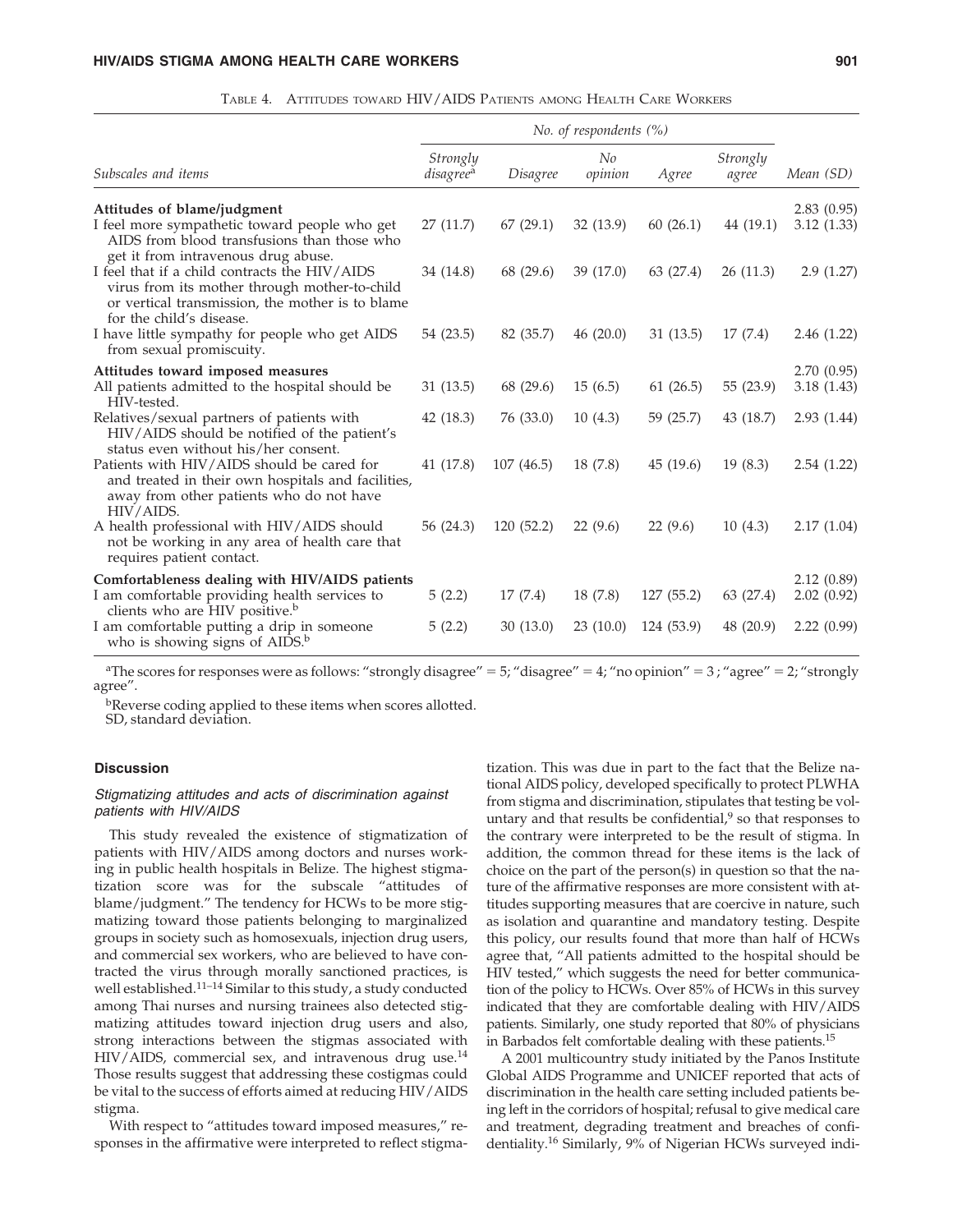|                                                                                                                                  |            |                         | No. of respondents $(\%)$ |                     |                    |                |
|----------------------------------------------------------------------------------------------------------------------------------|------------|-------------------------|---------------------------|---------------------|--------------------|----------------|
| <i>Item</i>                                                                                                                      | Never      | A little of<br>the time | Some of<br>the time       | Most of<br>the time | All of<br>the time | Mean<br>(SD)   |
| I give the same amount of<br>attention to all my patients<br>regardless of their HIV status. <sup>a</sup>                        | 1(0.4)     | 1(0.4)                  | 10(4.3)                   | 55 (23.9)           | 163 (70.9)         | 1.36<br>(0.63) |
| Do you ever disclose a patient's<br>HIV status to a colleague who is<br>not directly involved in the<br>management of that case? | 179 (77.8) | 24 (10.4)               | 23(10.0)                  | 1(0.4)              | 3(1.3)             | 1.37<br>(0.79) |
| Because I suspected a patient to<br>be HIV-positive, I let another<br>health care worker deal with<br>that patient.              | 209 (90.9) | 12(5.2)                 | 7(3.0)                    | 2(0.9)              | 0(0)               | 1.14<br>(0.48) |
| Do you ever disclose a patient's<br>HIV status to a friend?                                                                      | 208 (90.4) | 17(7.4)                 | 5(2.2)                    | 0(0)                | 0(0)               | 1.12<br>(0.38) |
| I get consent from the patient<br>before testing his/her blood<br>for HIV. <sup>a</sup>                                          | 0(0)       | 1(0.4)                  | 3(1.3)                    | 17(7.4)             | 209 (90.9)         | 1.11<br>(0.39) |

TABLE 5. ACTS OF DISCRIMINATION BY HEALTH CARE WORKERS

aReverse coding applied to these items when scores allotted.

cated that they had refused to treat an HIV-positive patient in the past, while 38% and 12% indicated they had revealed confidential information to family members and nonfamily members, respectively.<sup>17</sup> In this study all acts of discrimination assessed had occurred. The scores for these items were very low, however, implying that these acts occur infrequently within this population. On the other hand, this may be a reflection of social desirability bias leading the HCWs to give socially desirable answers. Unfortunately, this cannot be ruled out and there is a possibility that our study underestimated the extent of the problem.

## Factors associated with HIV/AIDS stigmatizing attitudes and acts of discrimination

Several factors were found to be significantly associated with HIV/AIDS stigmatizing attitudes and acts of discrimination in this population. The association of formal HIV/AIDS training with lower levels of stigmatization,<sup>18,19</sup> especially if that training incorporates stigma reduction strategies, is well established.<sup>20,21</sup> One study employing PLWHA to educate health professionals reported positive outcomes among HCWs, including insight, understanding and compassion for people living with HIV, as well as insight into their own feelings and attitudes.<sup>22</sup> The finding that those HCWs who described themselves as being religious were more stigmatizing in "attitudes of blame/judgment" is in concordance with the general literature that has shown that HCWs who are more religious tend to be more stigmatizing toward those patients believed to have contracted the virus through morally sanctioned practices.<sup>12</sup>

The finding that awareness of policy was associated with lower scores for "attitudes toward imposed measures" is logical, in that some of the key issues assessed by this subscale such as consent for testing, confidentiality and disclosure are clearly spelled out by this policy. It is reasonable that HCWs who are familiar with this policy would have given answers that were more in accordance with the leanings of this policy.

The findings for several of the other associated variables such as professional type, gender, age, case load, and disease knowledge have varied in the literature. Furthermore, the various dimensions and domains of stigma and discrimination that are measured often differ in various studies, making comparisons more difficult. One study conducted among Nigerian HCWs for example, found no consistent pattern of differences in negative attitudes and practices across the different health specialties surveyed.<sup>17</sup> Conversely, a study conducted among dentists, doctors, and nurses in Singapore found significant differences among these groups for several attitudes including concerns about needle-stick injury, open wounds, and attitude toward homosexuality.13 In this study, doctors were more stigmatizing in "attitudes toward imposed measures," conducted HIV tests without consent and disclosed patients' status to colleagues more frequently than nurses, while nurses gave differential care to patients based on HIV status more frequently than doctors. These results may in part be explained by differences in the roles and responsibilities of these two professional groups in this population. For example, doctors, as the heads of medical management teams, largely dictate what is done with patients. This would include ordering tests, disclosing results, and discussing prognoses. Nurses, on the other hand, as members of these management teams, follow doctors' orders and tend to deal with the practical aspects of patient care such as toiletry and feeding of patients. These realities were probably reflected in some of the responses given.

Older subjects had a lower frequency of disclosure. The literature has typically shown a negative association between age and HIV/AIDS stigma and discrimination. One study among general practitioners in New South Wales, for exam-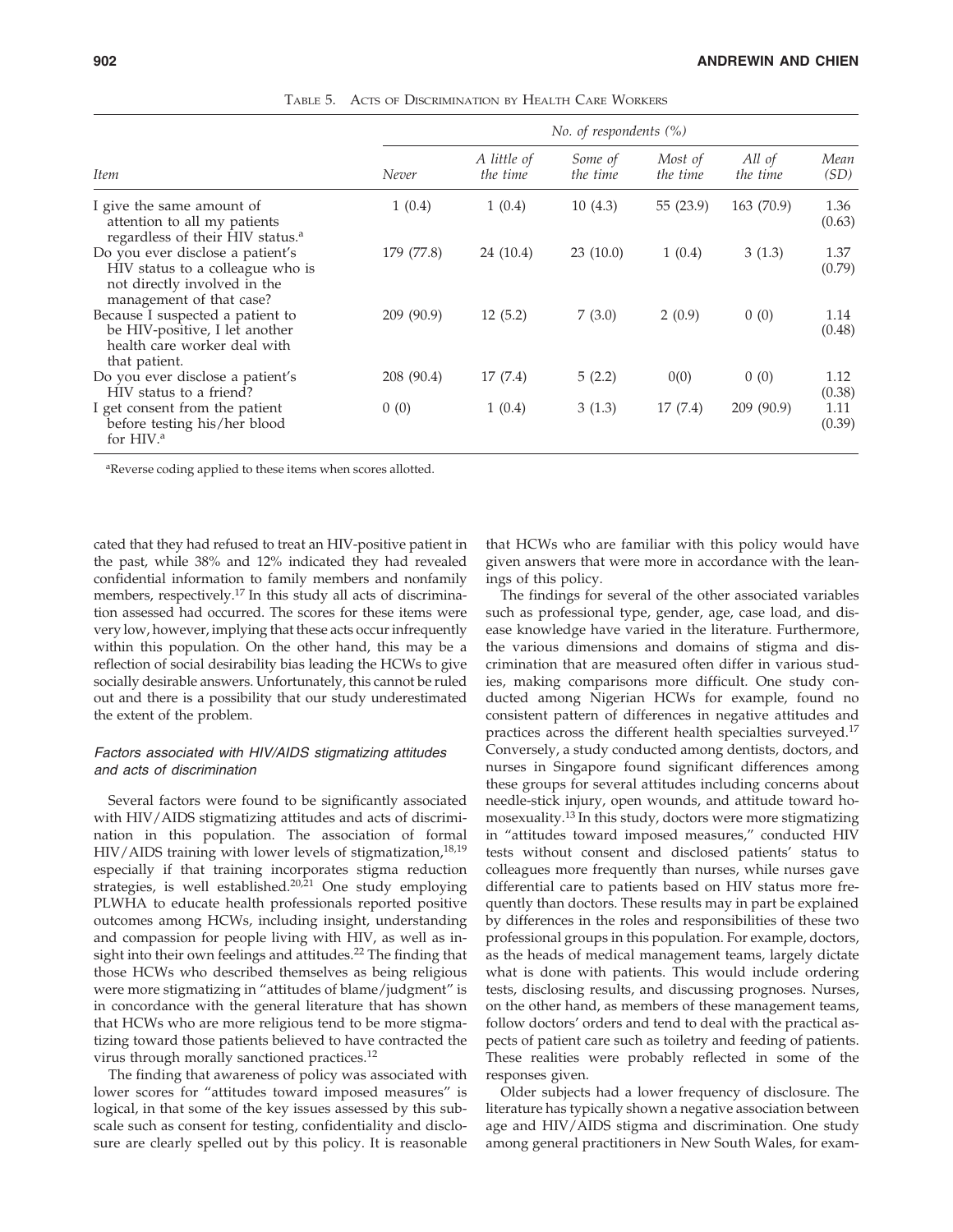## **HIV/AIDS STIGMA AMONG HEALTH CARE WORKERS 903**

|                                   | Attitudes towards<br>imposed measures |                      | Attitudes of<br>blame/judgmen |                   | Comfortableness dealing<br>with HIV/AIDS cases |                    |
|-----------------------------------|---------------------------------------|----------------------|-------------------------------|-------------------|------------------------------------------------|--------------------|
| Attitudinal subscale              | Mean (SD)                             | $\mathbf{p}$         | Mean (SD)                     | p                 | Mean (SD)                                      | $\rm p$            |
| Age                               |                                       | 0.51                 |                               | 0.83              |                                                | 0.74               |
| $\leq 37$                         | 2.74(0.86)                            |                      | 2.84(0.95)                    |                   | 2.13(0.83)                                     |                    |
| >37                               | 2.64(1.04)                            |                      | 2.81(0.94)                    |                   | 2.08(1.03)                                     |                    |
| Gender                            |                                       | 0.41                 |                               | 0.04 <sup>a</sup> |                                                | 0.14               |
| Male                              | 2.79(0.96)                            |                      | 2.60(0.93)                    |                   | 1.96(0.90)                                     |                    |
| Female                            | 2.67(0.94)                            |                      | 2.90(0.94)                    |                   | 2.17(0.88)                                     |                    |
| Nationality                       |                                       | 0.002 <sup>b</sup>   |                               | 0.47              |                                                | 0.002 <sup>b</sup> |
| <b>Belizean</b>                   | 2.59(0.92)                            |                      | 2.86(0.99)                    |                   | 1.99(0.79)                                     |                    |
| Cuban                             | 3.39(1.07)                            |                      | 2.71(0.70)                    |                   | 2.64(1.04)                                     |                    |
| Central America                   | 2.89(0.83)                            |                      | 2.56(0.74)                    |                   | 2.35(0.89)                                     |                    |
| Other                             | 2.76 (0.88)                           |                      | 2.94(0.96)                    |                   | 2.42 (1.23)                                    |                    |
| Religion                          |                                       | 0.37                 |                               | 0.30              |                                                | 0.73               |
| None                              | 2.86(0.96)                            |                      | 2.59(0.93)                    |                   | 2.09(0.91)                                     |                    |
| Catholic                          | 2.66(1.02)                            |                      | 2.78(1.02)                    |                   | 2.07(0.88)                                     |                    |
| Anglican                          | 2.92(0.86)                            |                      | 2.81(0.86)                    |                   | 2.05(0.84)                                     |                    |
| Other                             | 2.62(0.88)                            |                      | 2.97(0.88)                    |                   | 2.21(0.91)                                     |                    |
| Religiousness                     |                                       | 0.37                 |                               | 0.03 <sup>a</sup> |                                                | 0.43               |
| Somewhat/very                     | 2.84(1.01)                            |                      | 2.52(0.84)                    |                   | 2.24(0.98)                                     |                    |
| <b>Not</b>                        | 2.68(0.93)                            |                      | 2.88(0.95)                    |                   | 2.10(0.87)                                     |                    |
| Formal training                   |                                       | < 0.001 <sup>b</sup> |                               | 0.02 <sup>a</sup> |                                                | 0.75               |
| Yes                               | 2.54(0.96)                            |                      | 2.71(0.95)                    |                   | 2.10(0.90)                                     |                    |
| No                                | 2.99(0.87)                            |                      | 3.02(0.93)                    |                   | 2.14 (0.86)                                    |                    |
| Awareness of policy               |                                       | 0.03 <sup>a</sup>    |                               | 0.37              |                                                | 0.27               |
| Yes                               | 2.63(0.93)                            |                      | 2.80(0.94)                    |                   | 2.09(0.90)                                     |                    |
| No                                | 3.01(0.93)                            |                      | 2.95(0.98)                    |                   | 2.26(0.81)                                     |                    |
| No. of HIV/AIDS cases encountered |                                       | 0.39                 |                               | 0.85              |                                                | 0.90               |
| within past 6 months              |                                       |                      |                               |                   |                                                |                    |
| $\leq 10$                         | 2.67(0.90)                            |                      | 2.82(0.95)                    |                   | 2.12(0.84)                                     |                    |
| >10                               | 2.79(1.08)                            |                      | 2.85(0.95)                    |                   | 2.11(0.95)                                     |                    |
| Profession                        |                                       | 0.01 <sup>a</sup>    |                               | 0.86              | 0.86                                           | 0.63               |
| Doctor                            | 2.90(0.99)                            |                      | 2.13(0.91)                    |                   | 2.78(0.94)                                     |                    |
| Nurse                             | 2.60(0.91)                            |                      | 2.11(0.88)                    |                   | 2.85(0.95)                                     |                    |
| HIV/AIDS knowledge                |                                       | 0.09                 |                               | 0.55              |                                                | 0.94               |
| $< 67\%$                          | 2.82(0.88)                            |                      | 2.87(0.89)                    |                   | 2.11(0.88)                                     |                    |
| $\geq 67\%$                       | 2.61(0.99)                            |                      | 2.79 (0.98)                   |                   | 2.12(0.90)                                     |                    |

| Table 6.   Factors Associated with Stigmatizing Attitudes among Healthcare Workers |
|------------------------------------------------------------------------------------|
|------------------------------------------------------------------------------------|

aDifference is significant at .05 level (two-tailed)

bDifference is significant at .01 level (two-tailed)

Groups between which significant difference found by One-way ANOVA appear in bold print.

ple, found that younger practitioners were less stigmatizing in their attitudes toward these patients than older practitioners. Conversely, older practitioners tended to be less comfortable caring for these patients, and more negative in their attitudes.<sup>21</sup> Another study of Barbadian physicians detected similar trends.<sup>16</sup> It was also found that older physicians had seen fewer HIV/AIDS clients, and were less likely to have attended continuing education training courses on HIV/AIDS. They were also more likely to test for HIV/AIDS without informed consent. In the current study, perhaps older age reflected greater experience and maturity. A study conducted in Yunnan Province, China, found that although older HCWs did in fact have more prejudicial attitudes than younger ones, they reported less discriminatory intent. In a similar interpretation, this was attributed to their being more experienced and tending to follow a professional code of conduct more strictly.<sup>22</sup>

The Chinese study also found female HCWs had more

prejudicial attitudes toward people with HIV/AIDS than males.<sup>22</sup> Another Chinese study similarly found male physicians to be more supportive of PLWHA than females.<sup>23</sup> In the former study, this finding was stated to be consistent with other studies that found women to be more homophobic than men. In our study population, society is maledominated and women are held to a higher moral standard than men. Women also suffer much greater social consequences for behavior that is deemed to be sexually or morally deviant by society. These findings highlight the importance of understanding these phenomena across various contexts.

As a corollary, statistically significant results were found for one of the explanatory variables based specifically on the characteristics of this population: nationality. In our study, Cuban HCWs had higher scores for the subscales of "attitudes toward imposed measures" and "comfortableness in dealing with HIV/AIDS patients" than their counterparts. This implies a more stigmatizing attitude. This finding could,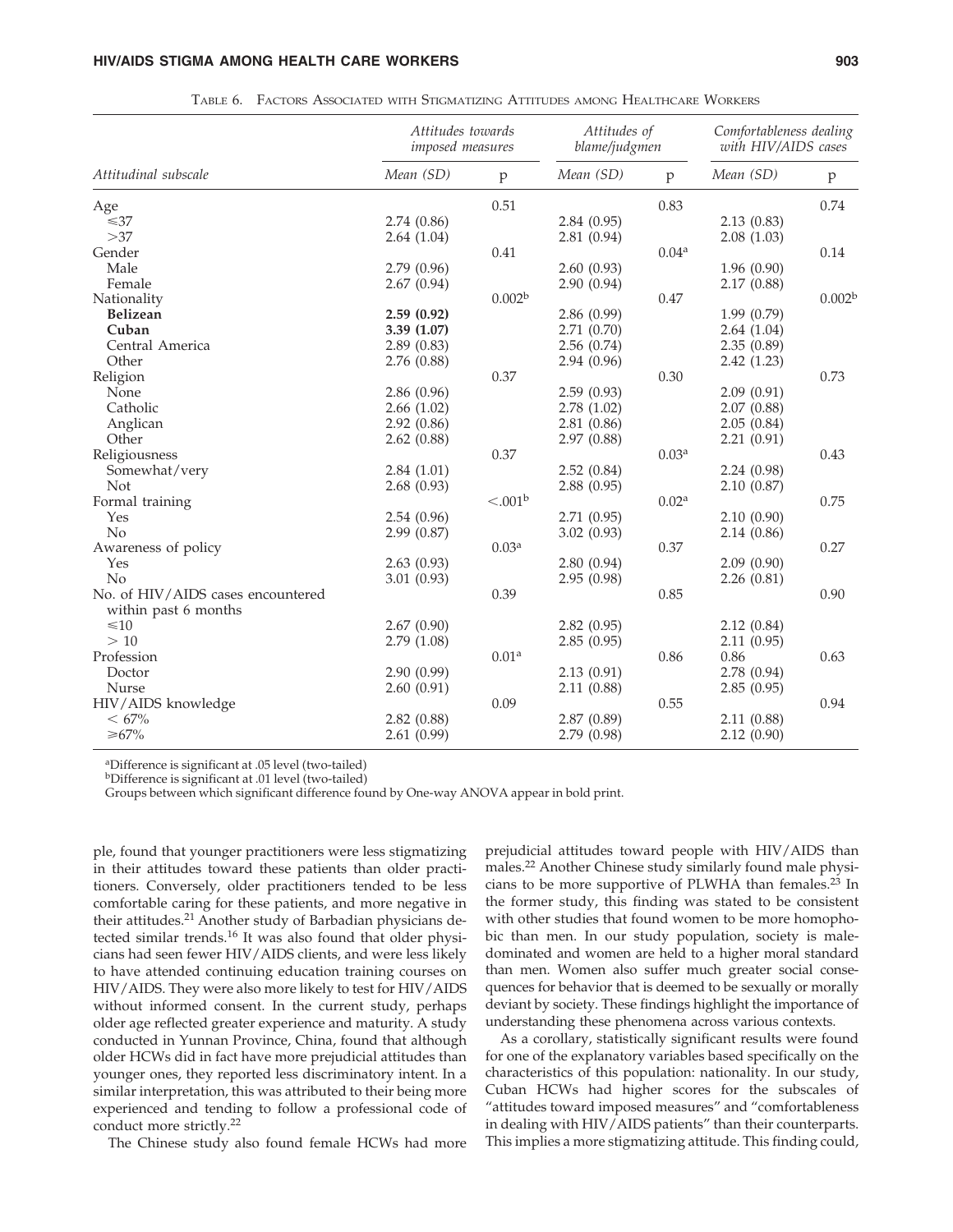| 0.04 <sup>a</sup><br>0.48<br>0.48<br>0.55<br>0.72<br>0.75<br>0.45<br>0.40<br>0.82<br>0.29<br>$\mathbf{p}$<br>1.13 (0.40)<br>$1.13(0.41)$ $1.07(0.26)$<br>1.14 (0.43)<br>(0.30)<br>(0.38)<br>(0.35)<br>1.11 (0.38)<br>1.13(0.39)<br>1.10 (0.35)<br>Mean (SD)<br>1.16 (0.45)<br>1.06 (0.28)<br>(0.38)<br>(0.79)<br>(0.22)<br>(0.42)<br>(0.57)<br>(0.29)<br>(0.33)<br>(0.37)<br>(0.47)<br>(0.41)<br>1.13 (0.40)<br>1.09(0.34)<br>1.12<br>1.05<br>1.08<br>1.08<br>1.12<br>111<br>1.10<br>1.08<br>1.13<br>$\overline{111}$<br>1.11<br>1.23<br>1.12<br>$0.02^{a}$<br>0.04 <sup>a</sup><br>0.16<br>0.35<br>0.19<br>0.48<br>0.68<br>0.32<br>0.34<br>0.39<br>p<br>Mean (SD)<br>1.29 (0.70)<br>1.48 (0.86)<br>1.45 (0.86)<br>(0.98)<br>(0.66)<br>(0.80)<br>(6.0)<br>1.30 (0.70)<br>(0.84)<br>1.23 (0.66)<br>(0.78)<br>(0.79)<br>(0.78)<br>(0.71)<br>(0.89)<br>1.39 (0.79)<br>(0.75)<br>1.34 (0.79)<br>(0.76)<br>(0.62)<br>(1.15)<br>(0.63)<br>(1.01)<br>(0.77)<br>1.32<br>1.46<br>1.54<br>1.43<br>1.34<br>1.39<br>1.29<br>1.43<br>1.25<br>1.44<br>1.39<br>1.22<br>1.44<br>1.57<br>1.27<br>1.21<br>1.37<br>0.01 <sup>a</sup><br>0.04 <sup>a</sup><br>0.84<br>0.14<br>0.97<br>0.57<br>64.0<br>0.21<br>0.61<br>0.91<br>$\mathbf{p}$<br>Mean (SD)<br>1.11 (0.39)<br>1.10(0.34)<br>(0.40)<br>(0.38)<br>1.11 (0.40)<br>1.12 (0.38)<br>(0.44)<br>(0.38)<br>(0.40)<br>(0.56)<br>1.09(0.42)<br>(0.36)<br>(0.38)<br>(0.56)<br>(0.26)<br>(0.43)<br>(0.53)<br>(0.43)<br>(0.43)<br>(0.37)<br>(0.27)<br>(0.37)<br>1.19 (0.43)<br>1.08(0.37)<br>1.11 <sub>1</sub><br>1.19 <sub>0</sub><br>1.08<br>1.12<br>1.06<br>1.20<br>1.20<br>1.11<br>1.13<br>1.10<br>1.14<br>1.18<br>1.17<br>1.13<br>$1.07$<br>1.13<br>111<br>0.26<br>0.98<br>0.30<br>0.20<br>0.93<br>0.09<br>0.20<br>0.23<br>0.54<br>0.41<br>p<br>Mean (SD)<br>1.18 (0.56)<br>$\begin{array}{c} 1.08\ (0.38) \\ 1.15\ (0.51) \end{array}$<br>$1.14(0.46)$<br>$1.15(0.57)$<br>1.11(0.41)<br>1.14(0.48)<br>1.14 (0.49)<br>(0.00)<br>(0.68)<br>(0.40)<br>(0.60)<br>(0.33)<br>(0.58)<br>(0.49)<br>(0.58)<br>(0.18)<br>(0.42)<br>1.17 (0.15)<br>(0.47)<br>1.05(0.22)<br>(0.51)<br>1.07 (0.36)<br>1.17 (0.52)<br>1.06<br>1.15<br>1.12<br>1.15<br>1.19<br>1.18<br>1.15<br>1.00<br>1.03<br>1.23<br>111<br>111<br>1.11<br>0.003 <sup>b</sup><br>0.25<br>0.53<br>0.83<br>0.16<br>0.88<br>0.58<br>0.82<br>0.21<br>0.51<br>≏<br>Mean (SD)<br>$1.26(0.51)$<br>$1.36(0.64)$<br>$1.37(0.58)$<br>$1.35(0.67)$<br>1.33 (0.66)<br>(0.50)<br>1.38 (0.60)<br>(0.66)<br>1.22(0.59)<br>$1.35(0.65)$<br>$1.36(0.59)$<br>1.33 (0.56)<br>(0.60)<br>(0.89)<br>(0.48)<br>(0.69)<br>1.38(0.63)<br>1.34 (0.57)<br>1.41 (0.81)<br>1.44(0.79)<br>$1.40\ (0.67) \\ 1.38\ (0.58)$<br>$1.16(.44)$<br>$1.44(.69)$<br>1.24<br>1.33<br>1.19<br>1.37<br>1.39<br>1.37<br>encounters within past<br>No. of HIV/AIDS cases<br>HIV/AIDS knowledge<br>Awareness of policy<br>Central America<br>Somewhat/very<br>Formal training<br>Religiousness<br>6 months<br>Anglican<br>Nationality<br>Catholic<br>Belizean<br>Profession<br>Female<br>$<67\%$<br>Doctor<br>Cuban<br>Nurse<br>Religion<br>Other<br>$\ge 67\%$<br>Other<br>None<br>None<br>Gender<br>Male<br>$>10$<br>$\lesssim$<br>$\leq 10$<br>$55\%$<br>Yes<br>Yes<br>$\frac{1}{2}$<br>$\tilde{\mathsf{z}}$<br>Items<br>Age | amount of attention<br>regardless of HIV<br>I give the same<br>to patients<br>status | Because I suspected<br>another health care<br>HIV-positive I let<br>vorker deal with<br>a patient to be<br>that patient | I get consent from<br>the patient before<br>testing his/her<br>blood for HIV | management of that case<br>Do you ever disclose<br>status to a colleague<br>who is not directly<br>a patient's HIV<br>involved in the | Do you ever disclose<br><b>HIV</b> status<br>to a friend?<br>a patient's |  |
|----------------------------------------------------------------------------------------------------------------------------------------------------------------------------------------------------------------------------------------------------------------------------------------------------------------------------------------------------------------------------------------------------------------------------------------------------------------------------------------------------------------------------------------------------------------------------------------------------------------------------------------------------------------------------------------------------------------------------------------------------------------------------------------------------------------------------------------------------------------------------------------------------------------------------------------------------------------------------------------------------------------------------------------------------------------------------------------------------------------------------------------------------------------------------------------------------------------------------------------------------------------------------------------------------------------------------------------------------------------------------------------------------------------------------------------------------------------------------------------------------------------------------------------------------------------------------------------------------------------------------------------------------------------------------------------------------------------------------------------------------------------------------------------------------------------------------------------------------------------------------------------------------------------------------------------------------------------------------------------------------------------------------------------------------------------------------------------------------------------------------------------------------------------------------------------------------------------------------------------------------------------------------------------------------------------------------------------------------------------------------------------------------------------------------------------------------------------------------------------------------------------------------------------------------------------------------------------------------------------------------------------------------------------------------------------------------------------------------------------------------------------------------------------------------------------------------------------------------------------------------------------------------------------------------------------------------------------------------------------------------------------------------------------------------------------------------------------------------------------------------------------------------------------------------------------------------------------------------------------------------------------------|--------------------------------------------------------------------------------------|-------------------------------------------------------------------------------------------------------------------------|------------------------------------------------------------------------------|---------------------------------------------------------------------------------------------------------------------------------------|--------------------------------------------------------------------------|--|
|                                                                                                                                                                                                                                                                                                                                                                                                                                                                                                                                                                                                                                                                                                                                                                                                                                                                                                                                                                                                                                                                                                                                                                                                                                                                                                                                                                                                                                                                                                                                                                                                                                                                                                                                                                                                                                                                                                                                                                                                                                                                                                                                                                                                                                                                                                                                                                                                                                                                                                                                                                                                                                                                                                                                                                                                                                                                                                                                                                                                                                                                                                                                                                                                                                                                      |                                                                                      |                                                                                                                         |                                                                              |                                                                                                                                       |                                                                          |  |
|                                                                                                                                                                                                                                                                                                                                                                                                                                                                                                                                                                                                                                                                                                                                                                                                                                                                                                                                                                                                                                                                                                                                                                                                                                                                                                                                                                                                                                                                                                                                                                                                                                                                                                                                                                                                                                                                                                                                                                                                                                                                                                                                                                                                                                                                                                                                                                                                                                                                                                                                                                                                                                                                                                                                                                                                                                                                                                                                                                                                                                                                                                                                                                                                                                                                      |                                                                                      |                                                                                                                         |                                                                              |                                                                                                                                       |                                                                          |  |
|                                                                                                                                                                                                                                                                                                                                                                                                                                                                                                                                                                                                                                                                                                                                                                                                                                                                                                                                                                                                                                                                                                                                                                                                                                                                                                                                                                                                                                                                                                                                                                                                                                                                                                                                                                                                                                                                                                                                                                                                                                                                                                                                                                                                                                                                                                                                                                                                                                                                                                                                                                                                                                                                                                                                                                                                                                                                                                                                                                                                                                                                                                                                                                                                                                                                      |                                                                                      |                                                                                                                         |                                                                              |                                                                                                                                       |                                                                          |  |
|                                                                                                                                                                                                                                                                                                                                                                                                                                                                                                                                                                                                                                                                                                                                                                                                                                                                                                                                                                                                                                                                                                                                                                                                                                                                                                                                                                                                                                                                                                                                                                                                                                                                                                                                                                                                                                                                                                                                                                                                                                                                                                                                                                                                                                                                                                                                                                                                                                                                                                                                                                                                                                                                                                                                                                                                                                                                                                                                                                                                                                                                                                                                                                                                                                                                      |                                                                                      |                                                                                                                         |                                                                              |                                                                                                                                       |                                                                          |  |
|                                                                                                                                                                                                                                                                                                                                                                                                                                                                                                                                                                                                                                                                                                                                                                                                                                                                                                                                                                                                                                                                                                                                                                                                                                                                                                                                                                                                                                                                                                                                                                                                                                                                                                                                                                                                                                                                                                                                                                                                                                                                                                                                                                                                                                                                                                                                                                                                                                                                                                                                                                                                                                                                                                                                                                                                                                                                                                                                                                                                                                                                                                                                                                                                                                                                      |                                                                                      |                                                                                                                         |                                                                              |                                                                                                                                       |                                                                          |  |
|                                                                                                                                                                                                                                                                                                                                                                                                                                                                                                                                                                                                                                                                                                                                                                                                                                                                                                                                                                                                                                                                                                                                                                                                                                                                                                                                                                                                                                                                                                                                                                                                                                                                                                                                                                                                                                                                                                                                                                                                                                                                                                                                                                                                                                                                                                                                                                                                                                                                                                                                                                                                                                                                                                                                                                                                                                                                                                                                                                                                                                                                                                                                                                                                                                                                      |                                                                                      |                                                                                                                         |                                                                              |                                                                                                                                       |                                                                          |  |
|                                                                                                                                                                                                                                                                                                                                                                                                                                                                                                                                                                                                                                                                                                                                                                                                                                                                                                                                                                                                                                                                                                                                                                                                                                                                                                                                                                                                                                                                                                                                                                                                                                                                                                                                                                                                                                                                                                                                                                                                                                                                                                                                                                                                                                                                                                                                                                                                                                                                                                                                                                                                                                                                                                                                                                                                                                                                                                                                                                                                                                                                                                                                                                                                                                                                      |                                                                                      |                                                                                                                         |                                                                              |                                                                                                                                       |                                                                          |  |
|                                                                                                                                                                                                                                                                                                                                                                                                                                                                                                                                                                                                                                                                                                                                                                                                                                                                                                                                                                                                                                                                                                                                                                                                                                                                                                                                                                                                                                                                                                                                                                                                                                                                                                                                                                                                                                                                                                                                                                                                                                                                                                                                                                                                                                                                                                                                                                                                                                                                                                                                                                                                                                                                                                                                                                                                                                                                                                                                                                                                                                                                                                                                                                                                                                                                      |                                                                                      |                                                                                                                         |                                                                              |                                                                                                                                       |                                                                          |  |
|                                                                                                                                                                                                                                                                                                                                                                                                                                                                                                                                                                                                                                                                                                                                                                                                                                                                                                                                                                                                                                                                                                                                                                                                                                                                                                                                                                                                                                                                                                                                                                                                                                                                                                                                                                                                                                                                                                                                                                                                                                                                                                                                                                                                                                                                                                                                                                                                                                                                                                                                                                                                                                                                                                                                                                                                                                                                                                                                                                                                                                                                                                                                                                                                                                                                      |                                                                                      |                                                                                                                         |                                                                              |                                                                                                                                       |                                                                          |  |
|                                                                                                                                                                                                                                                                                                                                                                                                                                                                                                                                                                                                                                                                                                                                                                                                                                                                                                                                                                                                                                                                                                                                                                                                                                                                                                                                                                                                                                                                                                                                                                                                                                                                                                                                                                                                                                                                                                                                                                                                                                                                                                                                                                                                                                                                                                                                                                                                                                                                                                                                                                                                                                                                                                                                                                                                                                                                                                                                                                                                                                                                                                                                                                                                                                                                      |                                                                                      |                                                                                                                         |                                                                              |                                                                                                                                       |                                                                          |  |
|                                                                                                                                                                                                                                                                                                                                                                                                                                                                                                                                                                                                                                                                                                                                                                                                                                                                                                                                                                                                                                                                                                                                                                                                                                                                                                                                                                                                                                                                                                                                                                                                                                                                                                                                                                                                                                                                                                                                                                                                                                                                                                                                                                                                                                                                                                                                                                                                                                                                                                                                                                                                                                                                                                                                                                                                                                                                                                                                                                                                                                                                                                                                                                                                                                                                      |                                                                                      |                                                                                                                         |                                                                              |                                                                                                                                       |                                                                          |  |
|                                                                                                                                                                                                                                                                                                                                                                                                                                                                                                                                                                                                                                                                                                                                                                                                                                                                                                                                                                                                                                                                                                                                                                                                                                                                                                                                                                                                                                                                                                                                                                                                                                                                                                                                                                                                                                                                                                                                                                                                                                                                                                                                                                                                                                                                                                                                                                                                                                                                                                                                                                                                                                                                                                                                                                                                                                                                                                                                                                                                                                                                                                                                                                                                                                                                      |                                                                                      |                                                                                                                         |                                                                              |                                                                                                                                       |                                                                          |  |
|                                                                                                                                                                                                                                                                                                                                                                                                                                                                                                                                                                                                                                                                                                                                                                                                                                                                                                                                                                                                                                                                                                                                                                                                                                                                                                                                                                                                                                                                                                                                                                                                                                                                                                                                                                                                                                                                                                                                                                                                                                                                                                                                                                                                                                                                                                                                                                                                                                                                                                                                                                                                                                                                                                                                                                                                                                                                                                                                                                                                                                                                                                                                                                                                                                                                      |                                                                                      |                                                                                                                         |                                                                              |                                                                                                                                       |                                                                          |  |
|                                                                                                                                                                                                                                                                                                                                                                                                                                                                                                                                                                                                                                                                                                                                                                                                                                                                                                                                                                                                                                                                                                                                                                                                                                                                                                                                                                                                                                                                                                                                                                                                                                                                                                                                                                                                                                                                                                                                                                                                                                                                                                                                                                                                                                                                                                                                                                                                                                                                                                                                                                                                                                                                                                                                                                                                                                                                                                                                                                                                                                                                                                                                                                                                                                                                      |                                                                                      |                                                                                                                         |                                                                              |                                                                                                                                       |                                                                          |  |
|                                                                                                                                                                                                                                                                                                                                                                                                                                                                                                                                                                                                                                                                                                                                                                                                                                                                                                                                                                                                                                                                                                                                                                                                                                                                                                                                                                                                                                                                                                                                                                                                                                                                                                                                                                                                                                                                                                                                                                                                                                                                                                                                                                                                                                                                                                                                                                                                                                                                                                                                                                                                                                                                                                                                                                                                                                                                                                                                                                                                                                                                                                                                                                                                                                                                      |                                                                                      |                                                                                                                         |                                                                              |                                                                                                                                       |                                                                          |  |
|                                                                                                                                                                                                                                                                                                                                                                                                                                                                                                                                                                                                                                                                                                                                                                                                                                                                                                                                                                                                                                                                                                                                                                                                                                                                                                                                                                                                                                                                                                                                                                                                                                                                                                                                                                                                                                                                                                                                                                                                                                                                                                                                                                                                                                                                                                                                                                                                                                                                                                                                                                                                                                                                                                                                                                                                                                                                                                                                                                                                                                                                                                                                                                                                                                                                      |                                                                                      |                                                                                                                         |                                                                              |                                                                                                                                       |                                                                          |  |
|                                                                                                                                                                                                                                                                                                                                                                                                                                                                                                                                                                                                                                                                                                                                                                                                                                                                                                                                                                                                                                                                                                                                                                                                                                                                                                                                                                                                                                                                                                                                                                                                                                                                                                                                                                                                                                                                                                                                                                                                                                                                                                                                                                                                                                                                                                                                                                                                                                                                                                                                                                                                                                                                                                                                                                                                                                                                                                                                                                                                                                                                                                                                                                                                                                                                      |                                                                                      |                                                                                                                         |                                                                              |                                                                                                                                       |                                                                          |  |
|                                                                                                                                                                                                                                                                                                                                                                                                                                                                                                                                                                                                                                                                                                                                                                                                                                                                                                                                                                                                                                                                                                                                                                                                                                                                                                                                                                                                                                                                                                                                                                                                                                                                                                                                                                                                                                                                                                                                                                                                                                                                                                                                                                                                                                                                                                                                                                                                                                                                                                                                                                                                                                                                                                                                                                                                                                                                                                                                                                                                                                                                                                                                                                                                                                                                      |                                                                                      |                                                                                                                         |                                                                              |                                                                                                                                       |                                                                          |  |
|                                                                                                                                                                                                                                                                                                                                                                                                                                                                                                                                                                                                                                                                                                                                                                                                                                                                                                                                                                                                                                                                                                                                                                                                                                                                                                                                                                                                                                                                                                                                                                                                                                                                                                                                                                                                                                                                                                                                                                                                                                                                                                                                                                                                                                                                                                                                                                                                                                                                                                                                                                                                                                                                                                                                                                                                                                                                                                                                                                                                                                                                                                                                                                                                                                                                      |                                                                                      |                                                                                                                         |                                                                              |                                                                                                                                       |                                                                          |  |
|                                                                                                                                                                                                                                                                                                                                                                                                                                                                                                                                                                                                                                                                                                                                                                                                                                                                                                                                                                                                                                                                                                                                                                                                                                                                                                                                                                                                                                                                                                                                                                                                                                                                                                                                                                                                                                                                                                                                                                                                                                                                                                                                                                                                                                                                                                                                                                                                                                                                                                                                                                                                                                                                                                                                                                                                                                                                                                                                                                                                                                                                                                                                                                                                                                                                      |                                                                                      |                                                                                                                         |                                                                              |                                                                                                                                       |                                                                          |  |
|                                                                                                                                                                                                                                                                                                                                                                                                                                                                                                                                                                                                                                                                                                                                                                                                                                                                                                                                                                                                                                                                                                                                                                                                                                                                                                                                                                                                                                                                                                                                                                                                                                                                                                                                                                                                                                                                                                                                                                                                                                                                                                                                                                                                                                                                                                                                                                                                                                                                                                                                                                                                                                                                                                                                                                                                                                                                                                                                                                                                                                                                                                                                                                                                                                                                      |                                                                                      |                                                                                                                         |                                                                              |                                                                                                                                       |                                                                          |  |
|                                                                                                                                                                                                                                                                                                                                                                                                                                                                                                                                                                                                                                                                                                                                                                                                                                                                                                                                                                                                                                                                                                                                                                                                                                                                                                                                                                                                                                                                                                                                                                                                                                                                                                                                                                                                                                                                                                                                                                                                                                                                                                                                                                                                                                                                                                                                                                                                                                                                                                                                                                                                                                                                                                                                                                                                                                                                                                                                                                                                                                                                                                                                                                                                                                                                      |                                                                                      |                                                                                                                         |                                                                              |                                                                                                                                       |                                                                          |  |
|                                                                                                                                                                                                                                                                                                                                                                                                                                                                                                                                                                                                                                                                                                                                                                                                                                                                                                                                                                                                                                                                                                                                                                                                                                                                                                                                                                                                                                                                                                                                                                                                                                                                                                                                                                                                                                                                                                                                                                                                                                                                                                                                                                                                                                                                                                                                                                                                                                                                                                                                                                                                                                                                                                                                                                                                                                                                                                                                                                                                                                                                                                                                                                                                                                                                      |                                                                                      |                                                                                                                         |                                                                              |                                                                                                                                       |                                                                          |  |
|                                                                                                                                                                                                                                                                                                                                                                                                                                                                                                                                                                                                                                                                                                                                                                                                                                                                                                                                                                                                                                                                                                                                                                                                                                                                                                                                                                                                                                                                                                                                                                                                                                                                                                                                                                                                                                                                                                                                                                                                                                                                                                                                                                                                                                                                                                                                                                                                                                                                                                                                                                                                                                                                                                                                                                                                                                                                                                                                                                                                                                                                                                                                                                                                                                                                      |                                                                                      |                                                                                                                         |                                                                              |                                                                                                                                       |                                                                          |  |
|                                                                                                                                                                                                                                                                                                                                                                                                                                                                                                                                                                                                                                                                                                                                                                                                                                                                                                                                                                                                                                                                                                                                                                                                                                                                                                                                                                                                                                                                                                                                                                                                                                                                                                                                                                                                                                                                                                                                                                                                                                                                                                                                                                                                                                                                                                                                                                                                                                                                                                                                                                                                                                                                                                                                                                                                                                                                                                                                                                                                                                                                                                                                                                                                                                                                      |                                                                                      |                                                                                                                         |                                                                              |                                                                                                                                       |                                                                          |  |
|                                                                                                                                                                                                                                                                                                                                                                                                                                                                                                                                                                                                                                                                                                                                                                                                                                                                                                                                                                                                                                                                                                                                                                                                                                                                                                                                                                                                                                                                                                                                                                                                                                                                                                                                                                                                                                                                                                                                                                                                                                                                                                                                                                                                                                                                                                                                                                                                                                                                                                                                                                                                                                                                                                                                                                                                                                                                                                                                                                                                                                                                                                                                                                                                                                                                      |                                                                                      |                                                                                                                         |                                                                              |                                                                                                                                       |                                                                          |  |
|                                                                                                                                                                                                                                                                                                                                                                                                                                                                                                                                                                                                                                                                                                                                                                                                                                                                                                                                                                                                                                                                                                                                                                                                                                                                                                                                                                                                                                                                                                                                                                                                                                                                                                                                                                                                                                                                                                                                                                                                                                                                                                                                                                                                                                                                                                                                                                                                                                                                                                                                                                                                                                                                                                                                                                                                                                                                                                                                                                                                                                                                                                                                                                                                                                                                      |                                                                                      |                                                                                                                         |                                                                              |                                                                                                                                       |                                                                          |  |

TABLE 7. FACTORS ASSOCIATED WITH TABLE 7. FACTORS ASSOCIATED WITH ACTS OF DISCRIMINATION **DISCRIMINATION** 

> b Difference is significant at .01 level (two-tailed). bDifference is significant at .01 level (two-tailed).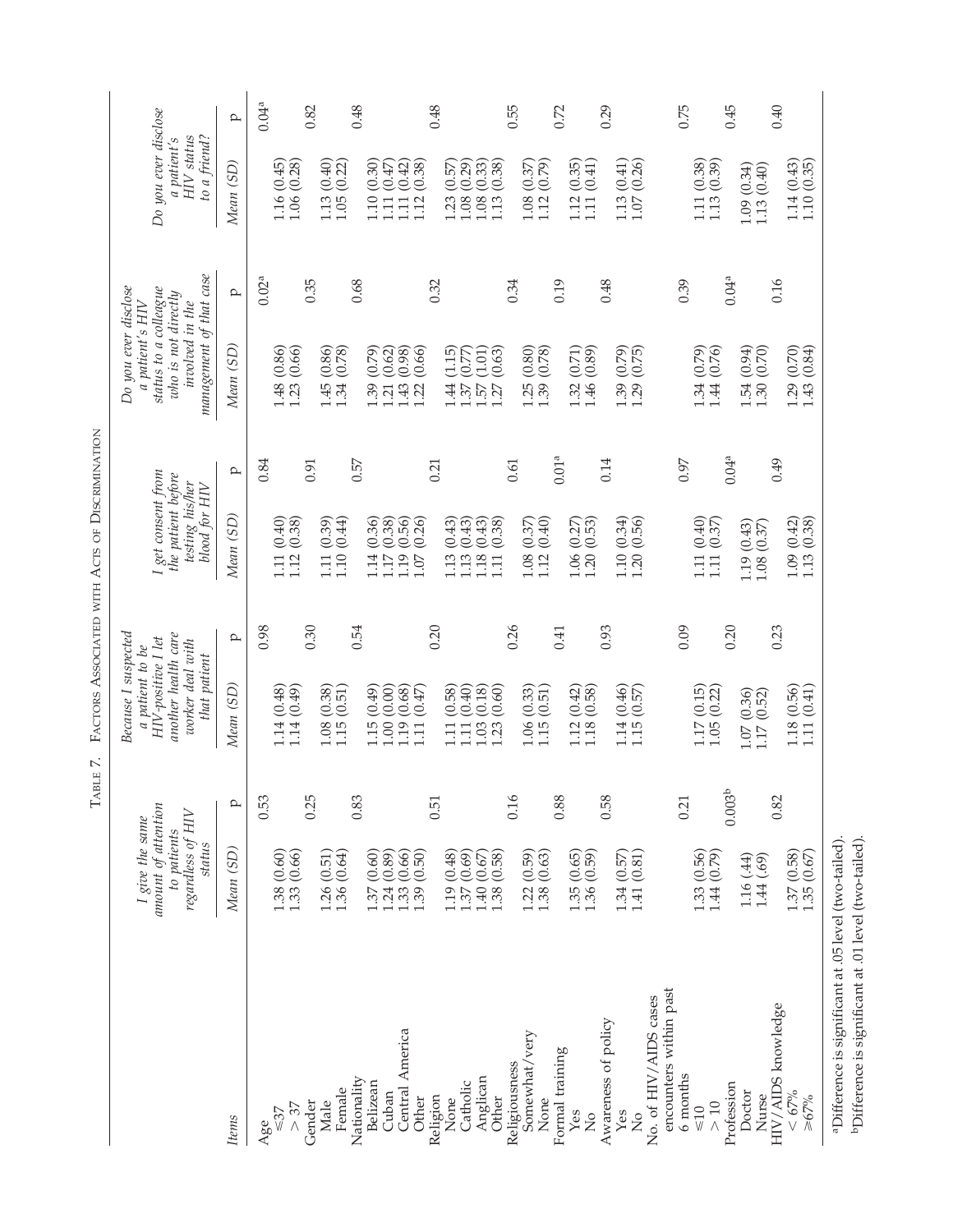## **HIV/AIDS STIGMA AMONG HEALTH CARE WORKERS 905**

in part, be explained by Cuba's HIV/AIDS policies, which are well known to be of a more coercive nature. For example, up until the early 1990s, people with HIV/AIDS were still being quarantined in Cuba.<sup>24</sup> Although this practice was stopped in 1993, it is reasonable to speculate on the effects of this and other HIV/AIDS policies could have influenced Cuban HCW responses to these items. Further study is needed to validate this speculation.

In this study no statistically significant relationships were found between the number of cases seen in the previous 6 months and HCW stigmatizing attitudes or acts of discrimination. This differs from other studies in which HCWs with higher case loads had more positive attitudes toward HIV/AIDS patients.21 Similarly, although gaps in HIV/AIDS knowledge were uncovered, no statistically significant relationships were found with the outcome variables under investigation. This finding concurs with studies in which no statistically significant correlation was detected between certain HCW attitudes and disease knowledge.<sup>11</sup> However, some studies have found that HCWs with higher levels of disease knowledge have more positive attitudes toward these patients.23,25

This study has demonstrated that stigmatizing attitudes and acts of discrimination toward patients with HIV/AIDS exist in the public hospitals of Belize. HIV/AIDS stigma and discrimination represent not only human rights violations, but also violations of the ethical principles on which the health care system is based. We recommend HIV/AIDS training with stigma reduction strategies incorporated for the target groups identified. Furthermore, because the national HIV policy specifically addresses matters relating to testing, confidentiality, and disclosure, the findings of this study may be an indication that other issues such as policy content familiarity and effectiveness of enforcement need to be investigated.

#### Study strengths and limitations

Because this was a cross-sectional study it was possible to establish associations, but not causal relationships. A second limitation of this study is the inability to rule out social desirability bias in the responses given, especially for the items assessing acts of discrimination. If the HCWs did in fact give responses based on social acceptability, the study will have underestimated the extent and scope of the problem. A third limitation of this study was that it was conducted among doctors and nurses working within public hospitals only and did not include other areas such as health centers or institutions in the private sector. Expanding this survey to include doctors and nurses in these other sectors would be of value in further elucidating stigmatization and discrimination phenomena, and should be considered for further research. Nonetheless, the fact that this was a population-based study of doctors and nurses employed in public hospitals allows us to generalize to this population and adds to its external validity.

#### **Acknowledgments**

This study was funded by the Taiwan International Cooperation and Development Fund (Taiwan ICDF). The authors thank the Ministry of Health, Government of Belize, faculty of National Yang-Ming University, Taiwan, and all the study participants for their enthusiastic support and cooperation throughout this project.

#### **Author Disclosure Statement**

No competing financial interests exist.

## **References**

- 1. UNAIDS/WHO AIDS Epidemic Update: December 2007. http://data.unaids.org/pub/EPISlides/2007/2007\_epiup date\_en.pdf (Last accessed December 16, 2007).
- 2. Ministry of Health, Belize. 2006. Health Plan 2006.
- 3. UNAIDS World AIDS Campaign 2002–2003—A Conceptual Framework and Basis for Action–HIV/AIDS Stigma and Discrimination. http://pdf.dec.org/pdf\_docs/PNACP852. pdf (Last accessed May 5, 2006).
- 4. Goffman E. Stigma and social identity. In: Notes on the Management of Spoiled Identity. Englewood Cliffs, NJ: Prentice-Hall, Inc., 1963:1–40.
- 5. Deacon H, Stephney I, Prosalendis A. Toward a theory of disease stigma. In: Understanding HIV/AIDS Stigma—A Methodological and Theoretical Analysis. South Africa: HSRC Press; 2005:16–29.
- 6. Herek GM, Mitnick L, Burris S, et al. Workshop report: AIDS and stigma: A conceptual framework and research agenda. AIDS Public Policy J 1998;3:36–47.
- 7. Parker R, Aggleton. HIV/AIDS-related stigma and discrimination: A conceptual framework and an agenda for action. Horizons Program, Tulane University. May 2002. http://pdf.dec.org/pdf\_docs/pnacq832.pdf (Last accessed January 19, 2007).
- 8. Ruteledge S, Abell N. Awareness, acceptance, and action: An emerging framework for understanding AIDS stigmatizing attitudes among community leaders in Barbados. AIDS Patient Care STDs 2005;19:186–199.
- 9. National AIDS Commission of Belize. National Policy on HIV/AIDS. Revised January, 2005.
- 10. Polit DF, Beck CT. Analyzing quantitative data—Inferential statistics. In: Nursing Research: Principles & Methods, 7th ed. Lippincott Williams & Williams, 2004:477–507.
- 11. Fido A, Alkazemi R. Survey of HIV/AIDS knowledge and attitudes in Kuwaiti family physicians. Fam Pract 2002;9:682–684.
- 12. Kopacz DR, Grossman LS, Klamen DL. Medical students and AIDS: Knowledge, attitudes and implications for education. Health Educ Res 1999;14:1–6.
- 13. Bishop GD, Oh HM, Swee HY. Attitudes and beliefs of Singapore health professionals concerning HIV/AIDS. Singapore Med J 2000;24:48–54.
- 14. Chan K, Reidpath D, Stigmatization of patients with AIDS: Understanding the interrelationships between Thai nurses' attitudes toward HIV/AIDS, drug use, and commercial sex. AIDS Patient Care STDs 2007;21:743–755.
- 15. Massiah E, Roach RC, Jacobs C et al. Stigma,discrimination, and HIV/AIDS knowledge among physicians in Barbados. Pan Am J Public Health 2004;16:395–401.
- 16. UNICEF. Stigma, HIV/AIDS and prevention of mother to child transmission—a pilot study conducted in Zambia, India, Ukraine and Burkina Faso. www.unicef.org/aids/aids\_ panosreportBS.pdf (Last accessed March 25, 2006).
- 17. Reis C, Heisler M, Amowitz LL, et al. Discriminatory attitudes and practices by health workers toward patients with HIV/AIDS in Nigeria. PLoS Med 2005;2:e246.
- 18. Awusabo-Asare K, Marfo C. Attitudes to and management of HIV/AIDS among health workers in Ghana: The case of Cape Coast municipality. Health Trans Rev 1997;7:271–280.
- 19. Li L, Zunyou W, Sheng Wu, et al. HIV-related stigma in health care settings: A survey of service providers in China. AIDS Patient Care STDs 2007;21:753–762.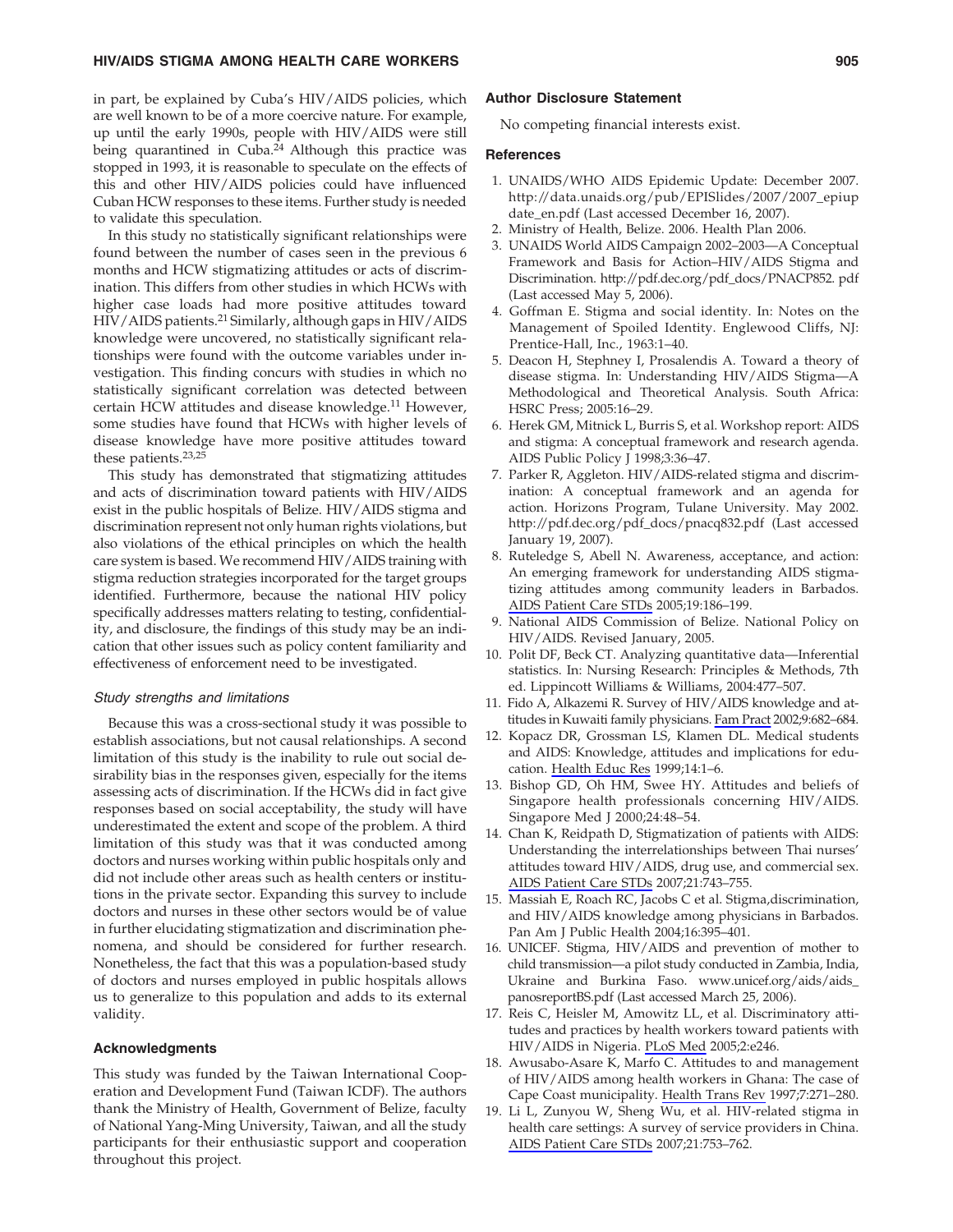- 20. Brown L, Trujillo L, K Mckyntire. Interventions to reduce HIV/AIDS stigma: What have we learned? AIDS Educ Prev 2003;15:49–69.
- 21. Mahendra VS, Gilborn L , George B, et al. Reducing AIDS-related stigma and siscrimination in Indian hospitals. Horizons Program, Tulane University. May 2006. www.popcouncil.org/pdfs/horizons/inplhafriendly.pdf (Last accessed May 1, 2007).
- 22. Solomon P, Guenter D, Stinson D. People living with HIV as educators of health professionals. AIDS Patient Care STDs 2005;19:840–847.
- 23. Birmingham S, Kippax S. HIV-related discrimination: A survey of New South Wales general practitioners. Aust NZ J Public Health 1998;22:92–97.
- 24. Cai G, Moji K, Honda S, Wu X, Zhang K. Inequality and unwillingness to care for people living with HIV/AIDS" a survey of medical professionals in southeast China. AIDS Patient Care STDs 2007;21:593–601.
- 25. D'Adesky A. Cuba fights aids its own way. HIV/AIDS Treatment Insider [serial online]. April 2003;4(2). www. amfar.org/cgi-bin/iowa/td/conf/record.html?record=80 (Last accessed February 12, 2007).
- 26. Preston DB, Forti EM, Kassab C, Koch PB. Personal and social determinants of rural nurses' willingness to care for persons with AIDS. Res Nurs Health 2000;23:67–68.

Address reprint requests to: *Li-Yin Chien, Sc.D. 155 Li-Nong Street Section 2, Bei-Tou Taipei 11221 Taiwan*

*E-mail:* lychien@ym.edu.tw